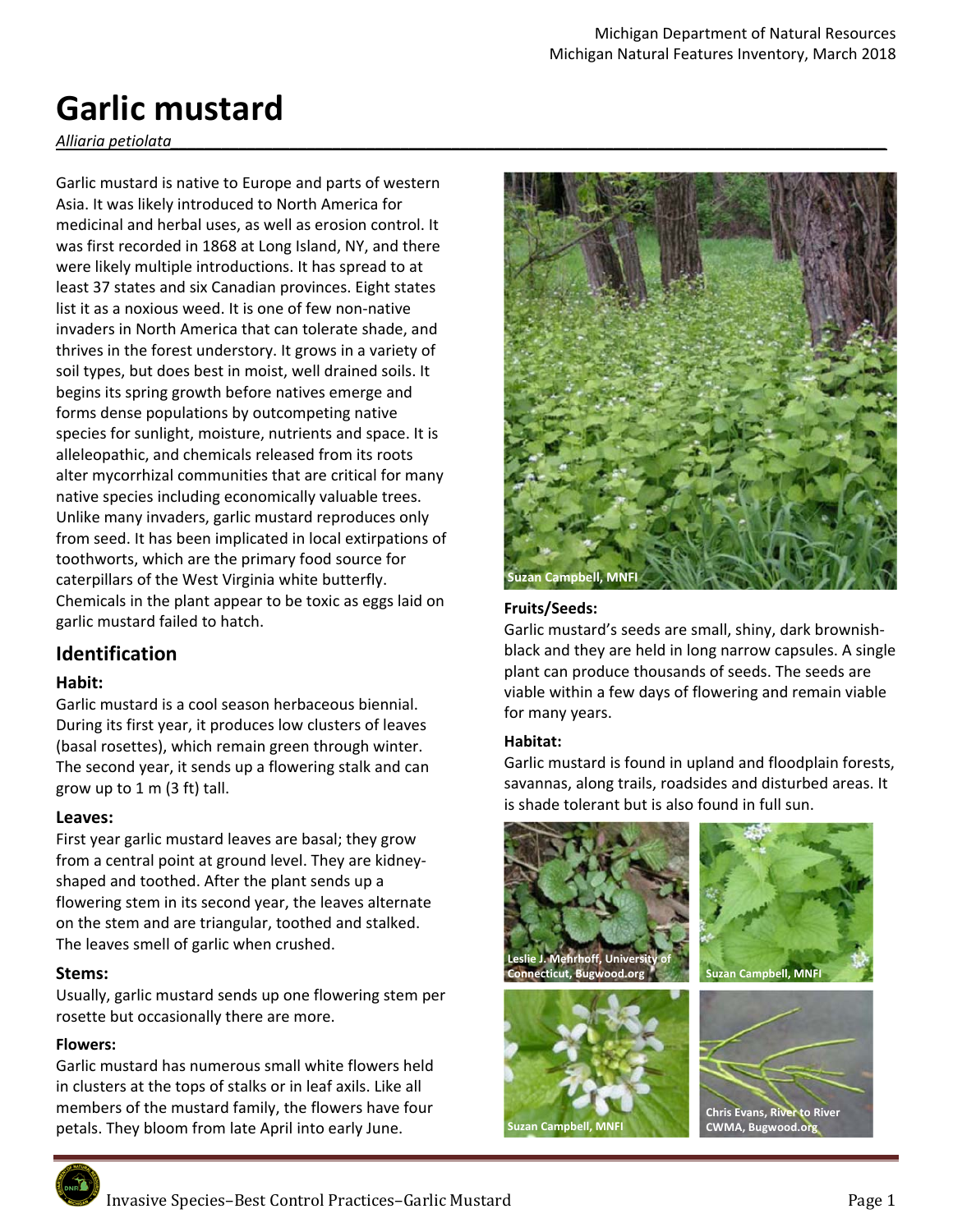#### **Root**

The slender white taproot of garlic mustard is distinctive, forming an S‐ or J‐shape near the top, just below the stem.



# **Similar Species**

Garlic mustard seedlings can be confused with the basal leaves of kidney leaf buttercup (*Ranunculus abortivus*), however garlic mustard leaves are more evenly round‐ toothed on their margins. Upon bolting, the upper leaves of garlic mustard are triangular and sharply toothed, whereas those of buttercup are smooth edged and lanceolate or divided.



**Kidney leaf buttercup basal leaves (left); whole plant (right)** 

Henbit (*Lamium purpureum*) and creeping charlie (*Glechoma hederacea*) have similary shaped leaves, but they are typically smaller with opposite leaves and square stems. Henbit leaves are usually more pointed or triangular while creeping charlie leaves have more broadly rounded, larger teeth. Large creeping charlie leaves closely mimic garlic mustard—check for the creeping stem. Unlike garlic mustard, neither of these species send up tall flowering stalks and their flowers are purple and irregular.





 **Henbit (***Lamium purpurea***)** 





 **Creeping Charlie (***Glechoma hederacea***)** 

Many violet (*Viola spp*.) leaves are similar, however, most are not so regularly kidney shaped and have acute tips and shallower teeth. Their roots are not white and lack the characteristic S-shape. **Dog violet** 





Occasionally white avens (*Geum canadense*) can be mistaken for garlic mustard before the leaves are fully mature. However, the basal leaves of avens are typically trifoliate and on long petioles. The white flowers have 5 petals.

Other small, white flowered woodland herbs are sometimes confused with garlic mustard, including toothwort (*Dentaria* 

*spp*.) and sweet cicely (*Osmorhiza spp.*). Toothwort flowers have 4 petals like garlic mustard, but the leaves are divided, with three leaflets. Sweet cicely flowers have five petals and the leaves are divided with many leaflets.





**Two‐leaved toothwort Sweet cicely** 

Garlic mustard can be distinguished from all other woodland herbs before fall, by the characteristic garlic odor of the leaves when crushed. If in doubt, checking for the white, S‐shaped taproot can usually rule out other species.

# **Reproduction/Dispersal**

Garlic mustard is a biennial herb that reproduces by seed. It emerges early in the spring from a slender white tap root and produces basal rosettes of rounded kidney‐ shaped leaves over the summer. The leaves remain green during the winter and bolt rapidly the following spring to produce flowering stems. These reach about 2‐4 feet in height and bear alternate, triangular leaves. Flowers are produced from May through June. Garlic mustard can reproduce by both cross‐ and self‐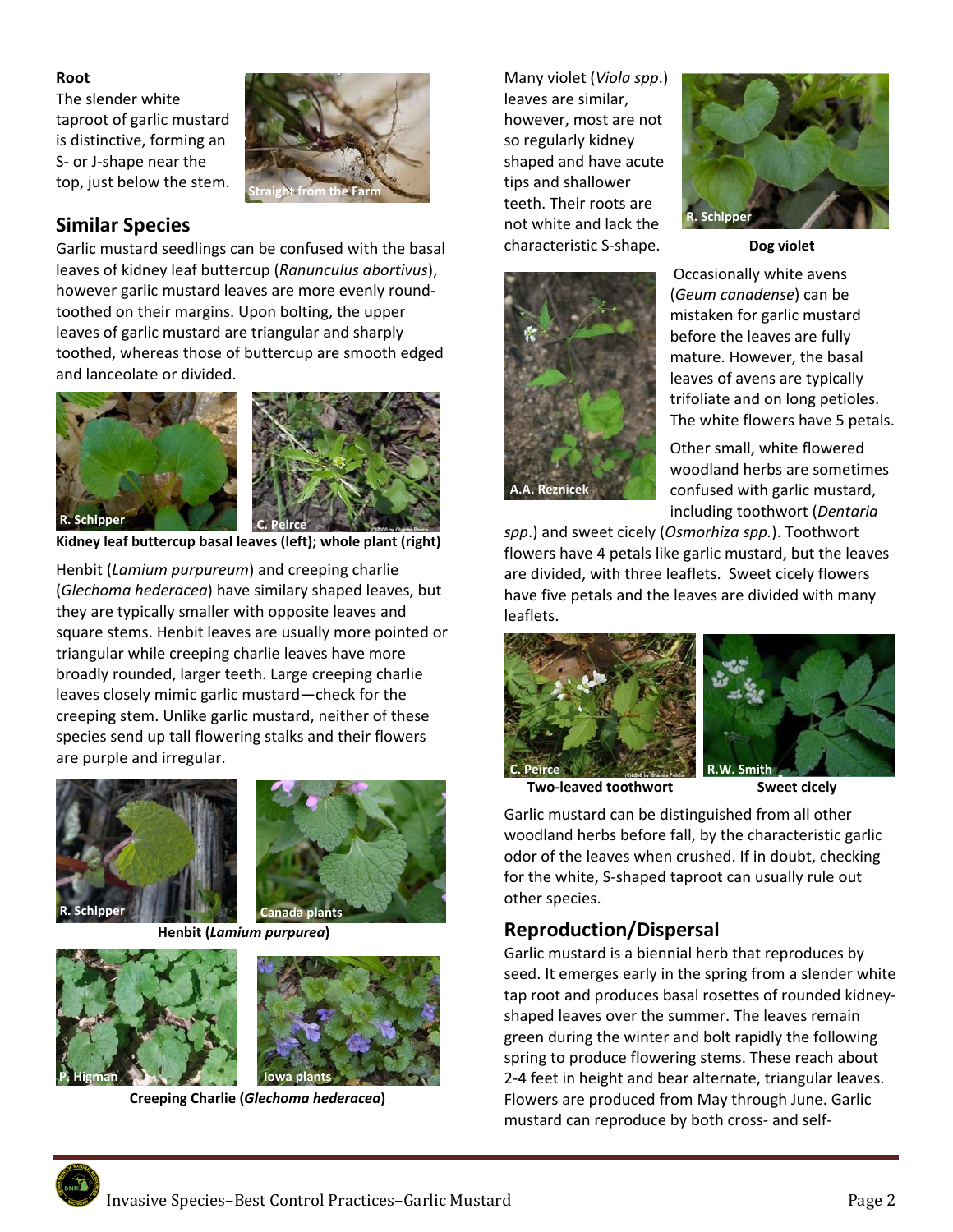pollination, but self‐pollination is probably more common. Flowers mature into long, slender capsules filled with a row of many, tiny brown to black seeds by mid‐summer. They burst when they are mature and the seeds rain down onto the ground from July to October, leaving the empty, light brown capsules. The plant dies by late fall.

The seeds get buried where they fall or are dispersed by animals, humans, vehicles, equipment and possibly wind moving through the population. Garlic mustard colonizes floodplain forests as well as upland forests and seeds can also be dispersed through water flow. They can be distributed upstream as well as down stream, by seeds becoming lodged on animals, vehicles or watercraft that travel in many directions. Seed production is very high and seeds can remain viable in the seedbank for many years.

Garlic mustard does not reproduce by rhizome frag‐ ments, but if the root crowns are left in the ground during hand pulling, they may grow new stalks and produce flowers and seed. *If flowering plants are pulled, they can often still produce seed and must be disposed of properly.* 

# **Best survey period**

Detecting garlic mustard is easiest in early spring and late fall because they green up earlier and senesce later than most native plants. After native species have emerged, it is easiest to detect garlic mustard when in flower during May and June. The distinctive knee‐high clusters of leafy flowering stalks topped with small white flowers stand out. It can be distinguished later in the season by the long, slender capsules; however these are more difficult to see than flowers.

# **Planning a control program**

Resources for invasive species control invariably fall short of the actual need, so it is important to prioritize sites for treatment and plan carefully. Assessing the scope of the problem is a critical first step:

- Map known populations.
- Identify leading edges and outliers.
- Is the species widely dispersed throughout the region or is it just beginning to appear?
- How is the species behaving in your area? Is it spreading rapidly?
- Identify potential dispersal pathways and monitor them; is the population along a pathway or stream?
- Does it lie in the path of road-mowing crews that might spread it further? Are there construction sites in the area where it might be introduced in fill dirt?
- Does it occur in high quality habitat or on important recreational, hunting or fishing lands.

Given this information, develop a strategy for control:

- 1. Prioritize high value sites where treatment success can be achieved.
- 2. Prevent further spread by monitoring leading edges and outliers; focus on second year plants, before they go to seed.
- 3. Choose appropriate control methods, given site conditions and available resources.
- 4. Determine whether any permits are required (e.g., herbicide application in wetlands, prescribed burning).
- 5. Eradicate smaller satellite populations.
- 6. Treat larger core infestations.
- 7. Monitor to ensure desired results are being achieved; adapt management to improve success.

## **Documenting occurrences**

In order to track the spread of an invasive species on a landscape scale, it is important to report populations where they occur. The Midwest Invasive Species information Network (MISIN) has an easy‐to‐use interactive online mapping system. MISIN I‐phone and android phone apps are also available. Links to the MISIN and its phone apps are provided in the "On‐line resources" section. Herbaria also provide a valuable and authoritative record of plant distribution. The University of Michigan Herbarium's database can be searched online for county records of occurrence, for example. When garlic mustard is first encountered in a county where it has not been documented previously, specimens should be submitted to the Herbarium to document its presence. Check the "Online Resources" section for links to both of these resources.

## **Control**

Garlic mustard control has been occurring for decades with differing levels of success, primarily tied to the amount of resources available to do the work and the ability to maintain treatment over many years. The primary goals are to prevent second year plants from producing seed, prevent new seeds from arriving from nearby populations and deplete the seed bank.

Using a variety of techniques including mechanical and chemical control is usually more efficient and effective, and should be tailored to the specific conditions of the site. It is critical to monitor treatment sites for many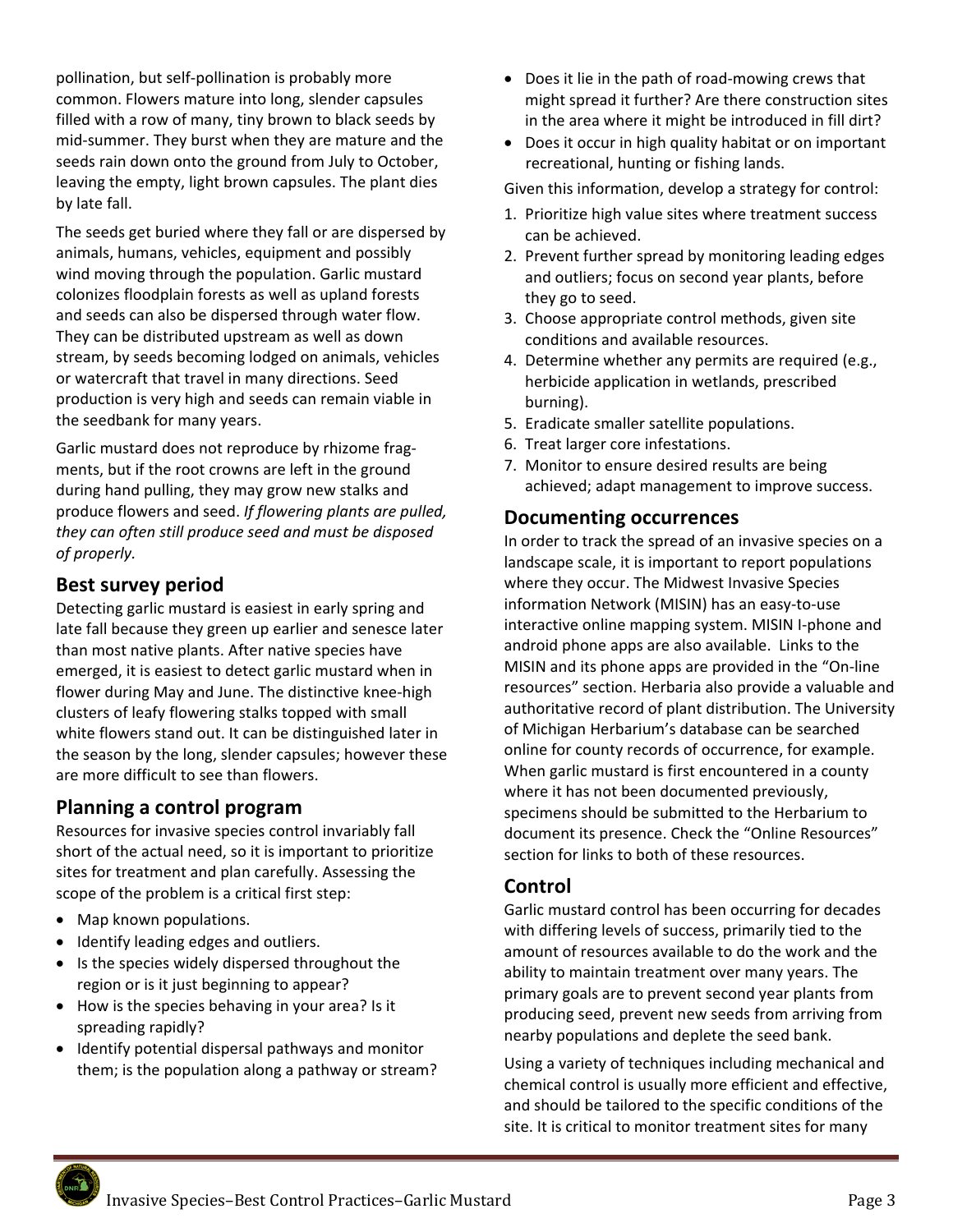years, perhaps indefinitely in some situations, to ensure depletion of the existing seed bank and prevention of seed bank replenished from nearby populations.

Some studies show that initiating garlic mustard control without the ability to maintain the effort over time may do more harm than good. Disturbance from short term control efforts may directly harm native species and also facilitates germination of garlic mustard seeds that will compete with native species. Most studies show short term control efforts do not result in long‐term control. Do not get fooled by years in which garlic mustard appears to be in low abundance. As a biennial, it only flowers during the second year of its life cycle and is a good seed banker. More plants are likely to emerge in the following year. Vigilant monitoring is required.

#### **Hand pulling**

Hand‐pulling over repeated years can be an effective means of control, particularly for small populations. It has also been employed for larger populations with remarkable success, when there are adequate resources for long term control and maintenance.

Hand pulling is typically done in spring and early summer, and should target second year plants before they go to seed. Second year plants are easier to pull than first year rosettes and are more important because they are the seed producers. Pulling seedlings is usually not cost‐effective except for very small infestations, because many seedlings fail to survive.

Plants should be pulled only if the entire root can be removed. Roots remaining in the ground can re‐sprout and produce flowers and seed. *Plants may also flower and produce seed after they have been pulled.* They should be bagged and taken to a landfill or dried and then burned or buried deep in the ground.

If second year plants are pulled too close to seed maturation, it will facilitate seed dispersal. Soil disturbance by hand‐pulling also stimulates seed germination. Deliberate stimulation in this way, may expedite depletion of the seed bank, thereby speeding up long‐term control. However, this will only be effective if follow‐up management of new sprouts is undertaken before new seeds are produced. Follow‐up treatment will be required until the seed bank is exhausted.

A recent study supports the hypothesis that second year garlic mustard plants are important competitors with juvenile garlic mustard plants by shading them and taking up space and nutrients. Extensive management

of adult garlic mustard early in the season may increase survival of juveniles that might otherwise be out‐ competed by second year plants. They will then have to be managed the following year. Some practitioners recommend hand pulling adult plants later in the season to take advantage of this natural control. Further study is needed to ascertain whether shifting pulling efforts to later in the season provides a significant advantage.

#### **Root slicing**

A sharp spade can be used to slice the taproot com‐ pletely, approximately 1‐2" below the surface. How‐ ever, this will be even more labor intensive than hand pulling as the roots are small and difficult to target. This method can sometimes provide an alternative where plants cannot be easily pulled. It is important, to slice the root below the crowns and remove the sliced plants with the root crowns and properly dispose of them.

After slicing roots, monitoring for and treating new sprouts is critical. It is difficult to get all plants during the initial treatment, and even tiny overlooked plants with only a few flowers will produce new seeds.

#### **Clipping**

For small populations, the flowering tips can be clipped, bagged and removed. However, this is also more labor intensive than hand‐pulling and must be conducted multiple times during the growing season to capture all the flowers before seed production. Monitoring and clipping additional flowers as they emerge is critical.

#### **Mowing**

Mowing is not usually suitable for garlic mustard infestations, because it will harm associated native species and increase risk of spreading seeds.

#### **Chemical control**

Chemical controls are typically used for large garlic mustard infestations where hand pulling alone is impractical. It is often employed in conjunction with hand‐pulling or spot treatment with chemicals or hand‐ held propane torches.

#### **General considerations**

Anyone applying herbicides as part of their employment must become a certified pesticide applicator. In addition, certification is required for the use of some herbicides under any circumstances. The exam is administered by the Michigan Department of Agricul‐ ture and Rural Development and a link to their website is included in the "Online Resources" section.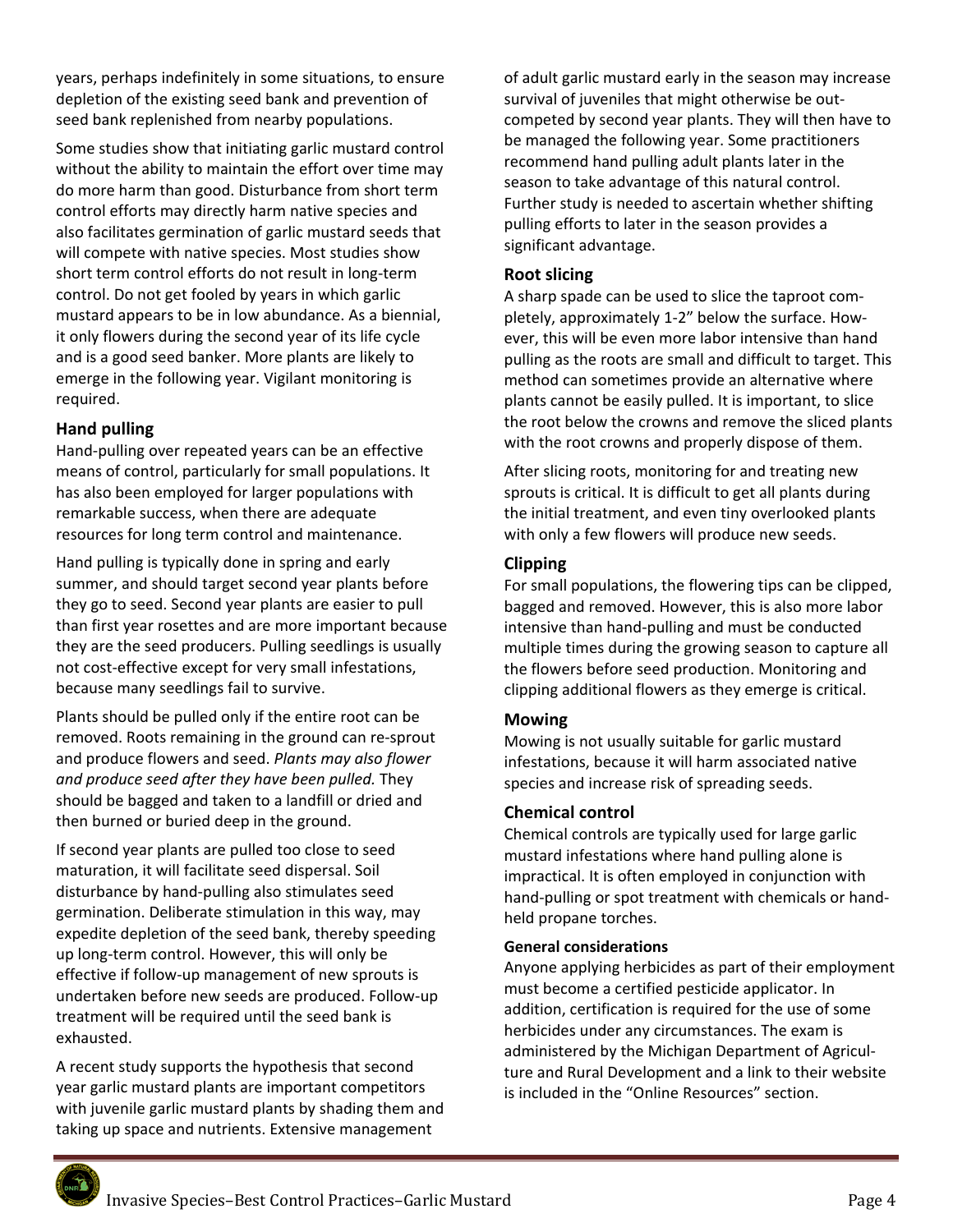A permit from the Michigan Department of Environ‐ mental Quality is usually required to apply herbicide where standing water is present—in wetlands, along streams, rivers or lakes, or over open water. A permit is also required for herbicide use below the ordinary high water mark along the Great Lakes or Lake St. Clair shoreline, whether or not standing water is present. A link to their website is included in the "Online Resources" section.

A number of adjuvants or additives may be used with herbicides to improve their performance including mixing agents, surfactants, penetrating oils and dyes. Some are included in premixed products while others must be added. Adjuvants do not work with all products; consult the product label to determine which adjuvants may be used with a specific herbicide formulation.

Dyes are useful in keeping track of which plants have been treated, as well as detecting spills on clothing or equip‐ment. Some premixed herbicides include them or they can be added to others. Clothing dyes such as Rit® can be added to water soluble herbicides, while other products require oil‐based dyes. Consult the product label for specific instructions.

Crop Data Management Systems, Inc. (CDMS) maintains a database of agro‐chemicals that includes herbicide labels for specific products. Herbicide labels contain information on application methods and rates, specific weather conditions, equipment types, nozzles etc., to provide the desired coverage and minimize the potential for volatilization or drift. They also contain critical information about the potential for damage to valuable non-target species. A link to the CDMS website is included in the "Online Resources" section.

*Read the entire pesticide label before use. Follow all directions on the label.* 

#### **Herbicide specifics**

**Glyphosate** (e.g., Roundup®, Rodeo®, Accord®) can provide effective control of garlic mustard. It should be applied as a foliar spray in the spring to rosettes and bolting plants, well before seeds ripen. It can also be applied to first year rosettes in the fall. Fall treatment will not control seedlings that emerge in the spring and dry conditions may inhibit translocation of herbicide to roots. Fallen leaves can also limit effective‐ness. Non‐ target impacts will be minimized if applications are made while native species are still dormant or after they have senesced.

Glyphosate should be used with a vegetable oil based multi‐purpose adjuvant (e.g. SprayTech® Oil) on upland sites or a wetland‐approved non‐ionic surfactant (e.g., Cygnet Plus®) in wetlands. Glyphosate is not selective and will kill desirable non-target species through overspray and drift, in some cases leading to increased erosion on site. Glyphosate works best at temperatures above 50 degrees.

**Triclopyr** provides effective control of broad‐leaved plants including garlic mustard but does not kill grasses or some conifers, making it particularly useful in grass‐ lands, pastures and old fields. It is available in both amine (e.g., Garlon 3A®) and ester (e.g., Garlon 4 Ultra®) formulations. The amine formulation can be safely used in wetlands.

Triclopyr can be used as a foliar spray once per season. The ester formulation should be used with a vegetable oil based multi‐purpose adjuvant (e.g. Spray‐ Tech® Oil) and the amine formulation should be used with a wetland‐approved non‐ionic surfactant (e.g., Cygnet Plus®).

Do not apply herbicides during a drought, as plants will not translocate chemicals effectively.

#### **Foliar application**

The product label for the specific herbicide being used provides essential information on coverage; how much of the foliage should be treated and how wet it should be. Herbicide labels also contain information on specific weather conditions, application modes, equipment types, nozzles etc., to provide the desired coverage and minimize the potential for volatilization or drift.

The herbicide applicator is responsible for managing drift and damage to non‐target vegetation. Wind speeds between 3 and 10 miles per hour are best for foliar herbicide spraying. At higher wind speeds, herbicide may be blown onto adjacent vegetation or water bodies.

At lower wind speeds, temperature inversions can occur, restricting vertical air movement. Under these conditions, small suspended droplets of herbicide can persist in a concentrated cloud and be blown off‐target by variable gusts of wind. Ground fog indicates the presence of a temperature inversion, but if no fog is present, smoke movement on the ground can also reveal inversions. Smoke that layers and remains trapped in a cloud at a low level indicates an inversion, while smoke that rises and dissipates indicates good air mixing.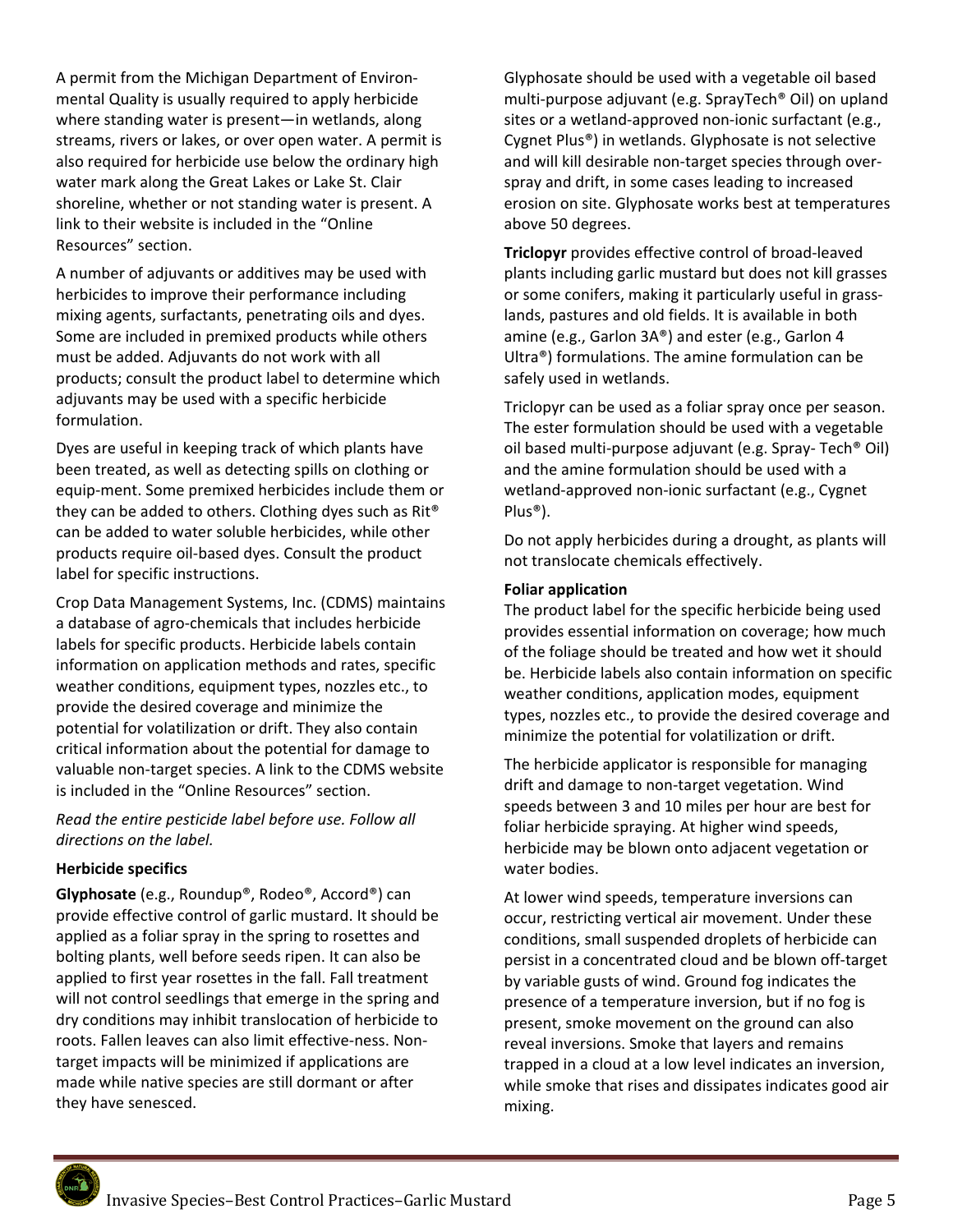In hot, dry weather, herbicide can evaporate rapidly. Setting equipment to produce large droplets can help compensate for this. If wind and temperature conditions allow, use a finer spray for larger patches. In contrast, spot treatment should occur with a confined spray pattern in order to minimize impacts to adjacent native plants. In general, follow all directions on the label of the specific herbicide being used, in order to prevent damage to non‐target vegetation or water bodies.

#### **Prescribed Fire**

#### **General considerations**

Permits are usually required before a prescribed fire. The Michigan Department of Natural Resources (DNR) is responsible for issuing burn permits in the Upper Peninsula and Northern Lower Peninsula unless a municipality wishes to do so. Municipalities located in the Southern Lower Peninsula issue burn permits under authority of the state law. A link to the DNR local fire contacts web page is included in the "Online Resources" section. In the Southern Lower Peninsula, contact the local Fire Marshal for permits and more information. In many situations, insurance is required before a permit is issued, to cover the cost of damages if the fire should escape.

Before initiating a program of prescribed fire, a written burn plan establishing the criteria necessary for starting, controlling, and extinguishing a burn is required. The burn plan includes details such as specific weather conditions, locations of fire control lines, ignition pattern, equipment and personnel needed, contingency plans, and important phone numbers. The burn plan is essentially the prescription for how to conduct the burn safely while accomplishing the management objectives.

#### **Fire specifics**

Spring burning of garlic mustard can be useful in fire‐ adapted communities, but prescribed burning alone does not provide effective control of garlic mustard. Fire will typically control seedlings; however, its impact to rosettes and second year plants is variable, depending upon fire intensity and specific burn timing. If fire intensity is not high enough, seedling management will be necessary until the seed bank is exhausted.

Fire also stimulates seed germination, ultimately increasing garlic mustard competition with desirable native species. However, deliberate planning to manage seedlings intensively after a burn can be an effective means of more rapidly depleting the seed bank. Seed‐

lings can be managed by hand‐pulling, spot treatment with herbicide or burning with a hand‐held torch.

Prescribed fire is best conducted in spring after garlic mustard seedlings have emerged, but before desired vegetation begins growth.

Prescribed burning should be implemented to meet specified management goals in accordance with specific site conditions. Fire may pose a risk to desirable plants; however, it may benefit other fire-adapted species such as prairie grasses, resulting in improved competition with garlic mustard. This should be considered during planning.

## **Hand‐held propane torch**

Freshly emerged seedlings can be quickly killed with a handheld propane torch, but this should be done when conditions are not too dry, to minimize risk of unintended fire. As the first‐year plants develop taproots, this method becomes less effective.

## **Interseeding**

In some situations, native seeding may improve success of garlic mustard control by increasing competition with garlic mustard seedlings. Assessment of the native seed bank prior to control efforts will help determine whether interseeding may be useful.

## **Manipulation of the forest canopy**

Garlic mustard typically gets a foothold in forests where the canopy is disturbed and it can take advantage of increased light penetration. It can be advantageous to manage these openings by restoring the canopy quickly. However, garlic mustard is shade tolerant, and will persist under full canopy once established.

#### **Biological control**

Currently, four weevil species are being tested for potential use as garlic mustard biocontrol agents: two stem‐miners (*Ceutorhynchus alliariae, C. roberti),* a root‐miner (*C. constrictus*) and a crown‐miner (*C. scrobicollis*). Studies are currently underway to determine the specificity of these agents and likelihood of impact to native species in North America.

#### **Integrated control**

Integrated control first requires understanding the site management goals, the biology of garlic mustard and the environment in which it is growing. This information confers a combination of actions that collectively reduces its impact. Removal of garlic mustard is but one action amidst other changes that likely need to occur to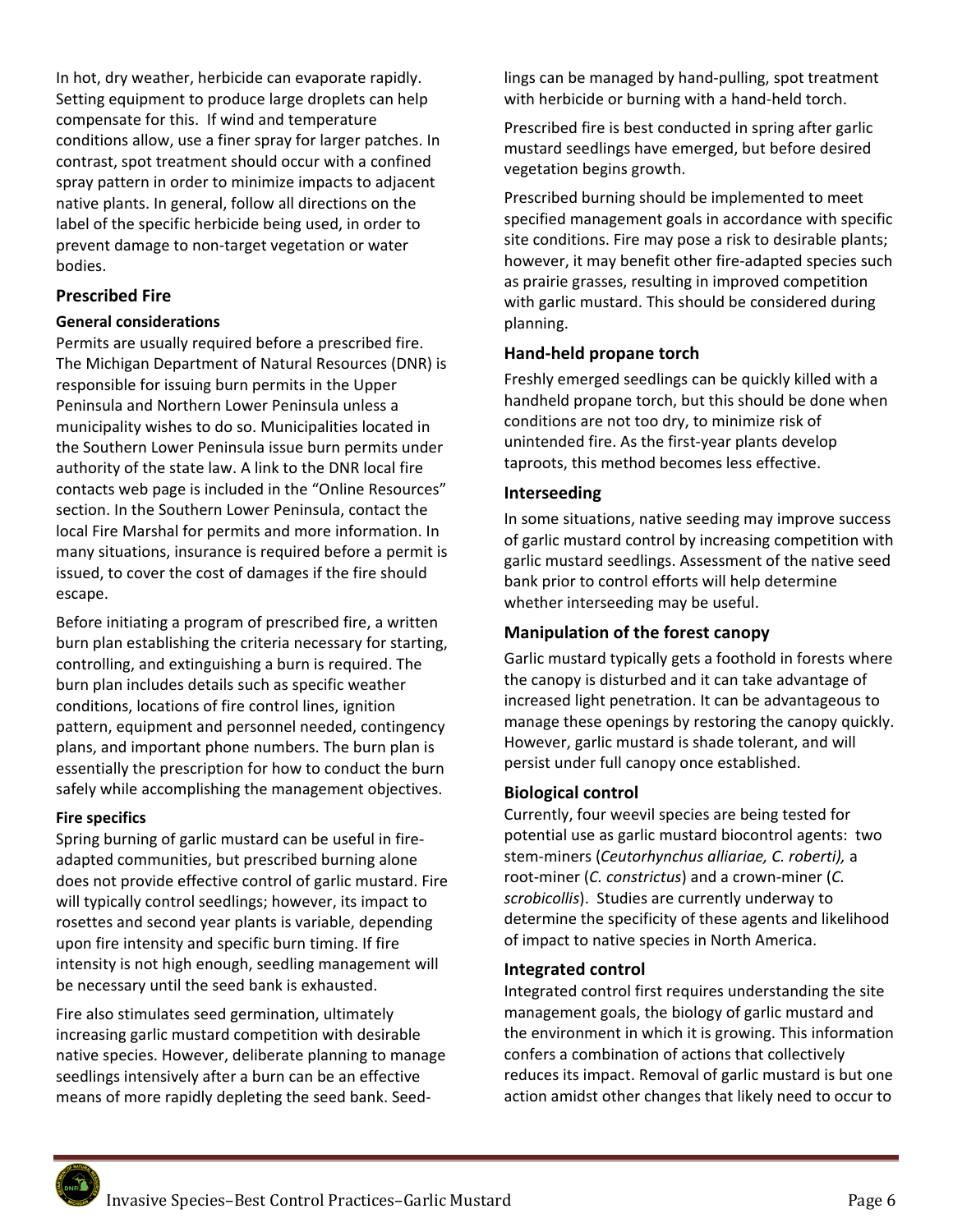increase biological integrity or ecological health of the area.

An effective approach is to hand‐pull outliers and work along the leading edges of an infestation first, pushing the infestation back towards its core, thereby concentrating the infestation and subsequent seed production into a smaller area. Depending upon time and resources available, the site can continue to be hand‐pulled or chemical treatment can be applied to the smaller core area, minimizing non‐target impacts. Repeated follow‐up spot treatments of surviving plants by hand‐pulling, spot treatment with herbicide, or burning with a hand‐held propane torch will be needed.

Vigilance is required to manage any live plants in the kill zone and ensure that other invasive species do not

emerge or colonize. Native seeding may improve success, particularly in sites where garlic mustard has been long‐established.

# **Disposal of plant parts**

Root crowns and pulled plants should not be left on site or composted as they may re‐sprout and still produce seed. They should be disposed of in a manner that will ensure that their roots will dry out completely. If flowers are present, they should be burned or bagged and placed in a landfill. Where this is not possible, any resulting seedlings will require monitoring and control.

Although landscape waste cannot generally be disposed of in landfills, Michigan law permits the disposal of invasive species plant parts. See the "Online resources" section for a link to the relevant legislation.

## **Online resources:**

**CDMS ‐ herbicide labels**  http://www.cdms.net/LabelsMsds/LMDefault.aspx?t=v

**Fire Effects Information System,** *Alliaria petiolata* http://www.fs.fed.us/database/feis/plants/forb/allpet/all.html

#### **Invasive.org**

http://www.invasive.org/

**Michigan Department of Agriculture and Rural Development—Pesticide Certification**  www.michigan.gov/pestexam

**Michigan Department of Environmental Quality—Aquatic Nuisance Control**  www.michigan.gov/deqinlandlakes http://www.michigan.gov/deq/0,4561,7‐135‐3313\_3681\_3710‐‐‐,00.html

**\_\_\_\_\_\_\_\_\_\_\_\_\_\_\_\_\_\_\_\_\_\_\_\_\_\_\_\_\_\_\_\_\_\_\_\_\_\_\_\_\_\_\_\_\_\_\_\_\_\_\_\_\_\_\_\_\_\_\_\_\_\_\_\_\_\_\_\_\_\_\_\_\_\_\_** 

**Michigan Department of Natural Resources—Local DNR Fire Manager contact list**  http://www.michigan.gov/dnr/0,4570,7‐153‐30301\_30505\_44539‐159248‐‐,00.html

**Michigan Invasive Species Coalition:**  http://www.michiganinvasives.org/

#### **Michigan's Invasive Species Legislation**

Natural Resources and Environmental Protection Act 451 of 1994, Section 324.4130 http://legislature.mi.gov/doc.aspx?mcl‐324‐41301

**Michigan Legislation—landscape waste, disposal of invasive species plant parts**  Natural Resources and Environmental Protection Act 451 of 1994, Section 324.11521, 2 (d) http://legislature.mi.gov/doc.aspx?mcl‐324‐11521

**Midwest Invasive Species Information System:** 

https://www.misin.msu.edu/

**MIPN Invasive Species Control Database**  https://mipncontroldatabase.wisc.edu/

**MISIN Mapping Phone Apps:** http://www.misin.msu.edu/apps/

**The Nature Conservancy's Weed Control Methods Handbook: Tools and Techniques for Use in Natural Areas**  http://www.invasive.org/gist/handbook.html

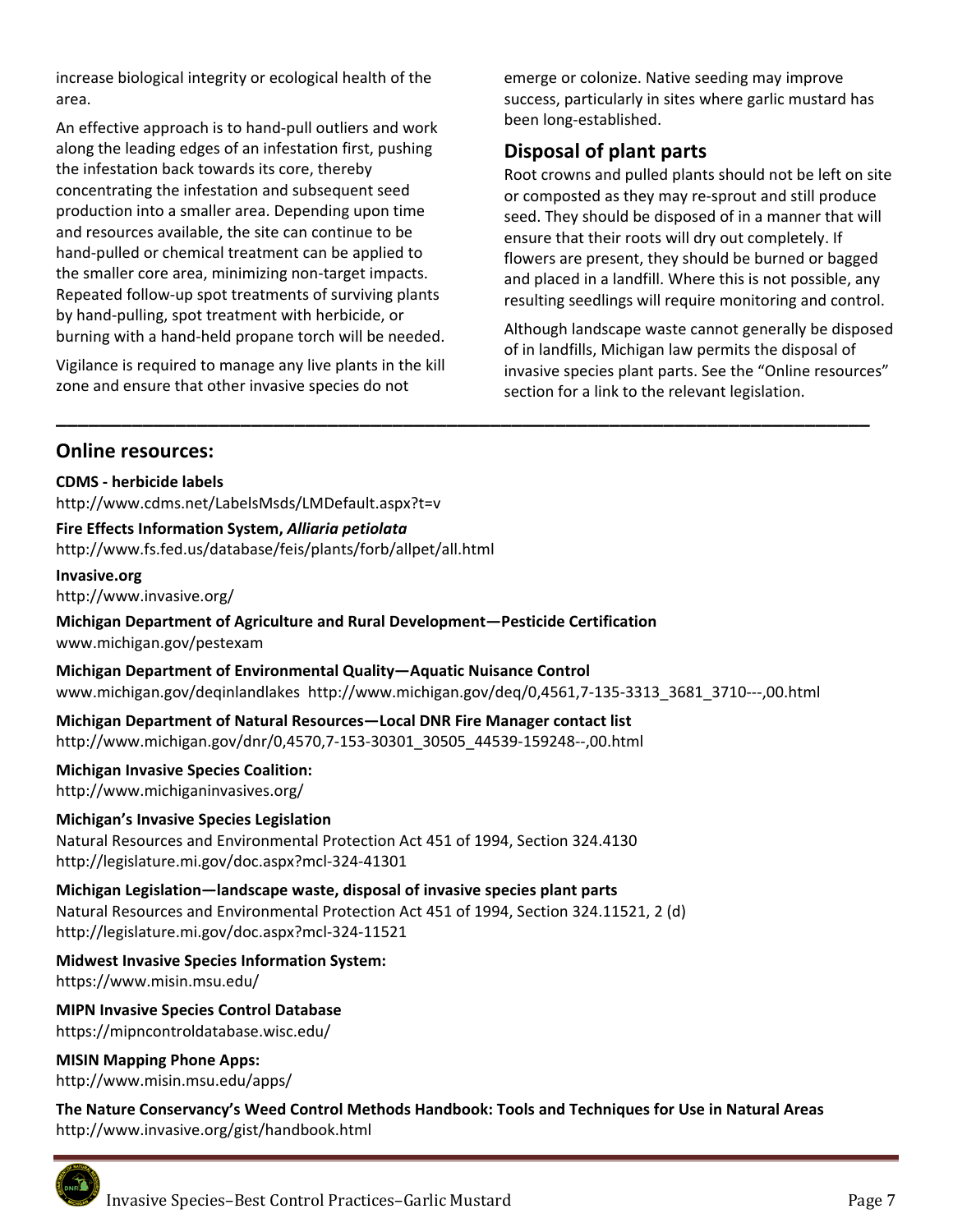\_\_\_\_\_\_\_\_\_\_\_\_\_\_\_\_\_\_\_\_\_\_\_\_\_\_\_\_\_\_\_\_\_\_\_\_\_\_\_\_\_\_\_\_\_\_\_\_\_\_\_\_\_\_\_\_\_\_\_\_\_\_\_\_\_\_\_\_\_\_\_\_\_\_\_\_\_\_\_\_\_\_\_\_\_\_\_\_\_\_\_\_\_\_\_\_\_\_